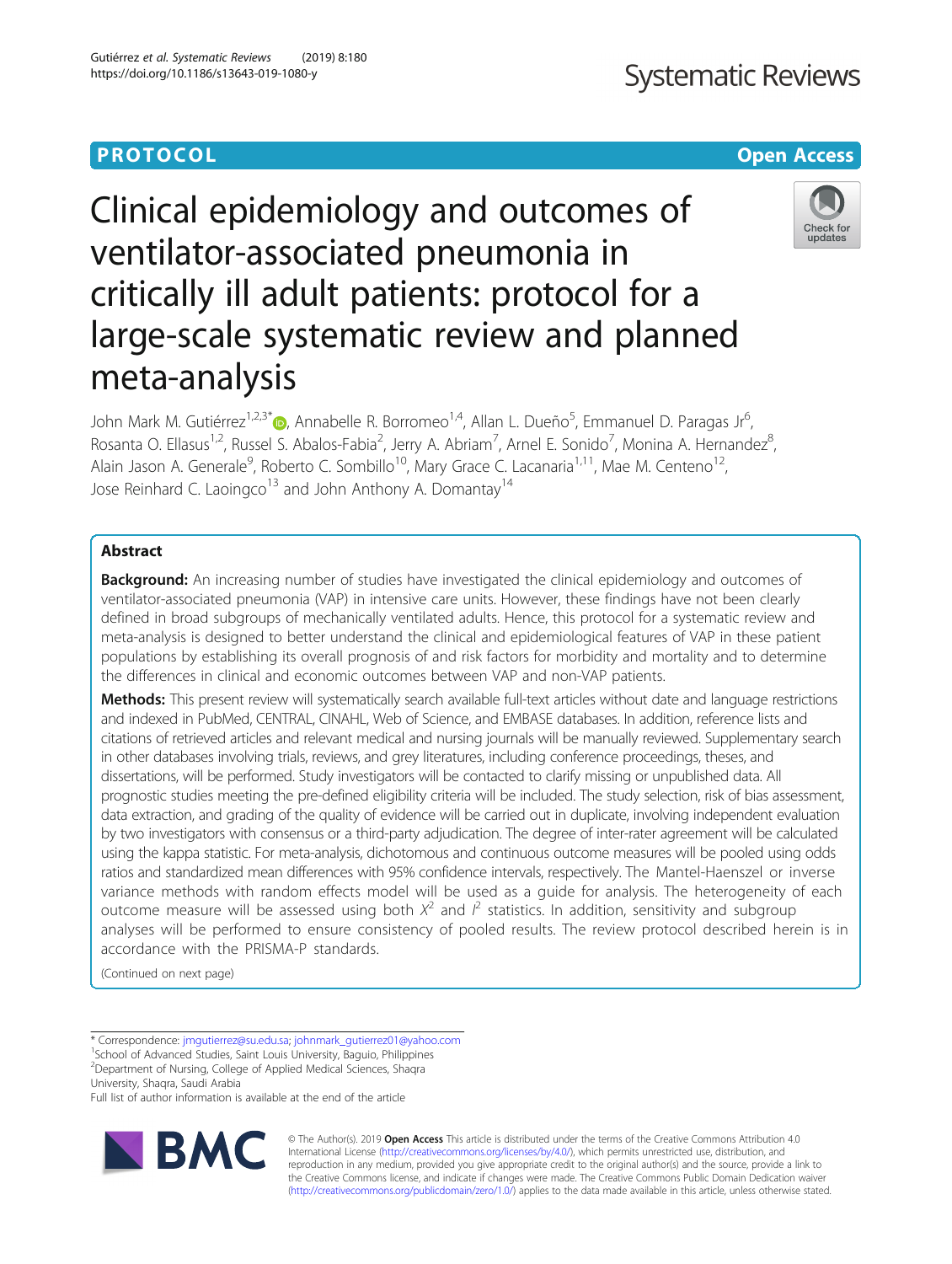# (Continued from previous page)

**Discussion:** The investigation of the epidemiological profiles, prognostic factors, and outcomes associated with VAP is critical for the identification of high-risk groups of mechanically ventilated patients and evaluation of possible clinical endpoints. This may provide substantial links for improved VAP prevention practices targeting modifiable risk factors. Implications for future research directions are discussed.

Systematic review registration: PROSPERO CRD42017048158

Keywords: Clinical epidemiology, Critical care nursing, Meta-analysis, Predictive analytics, Prognostic review, Risk assessment, Risk factors, Systematic review, Ventilator-associated pneumonia

# Background

Critically ill patients admitted to intensive care units (ICUs) require endotracheal intubation and mechanical ventilation (MV) to maintain airway patency, prevent aspiration, and improve oxygenation. Such supportive interventions are integral components of critical care and are considered as the gold standards for airway and ventilation management. However, both endotracheal intubation [[1\]](#page-10-0) and MV [[2\]](#page-10-0) are associated with numerous complications and may pose substantial risks among ICU patients. Evidence shows that prolonged duration of endotracheal intubation and MV may result to one or more of the following: susceptibility to laryngeal dysfunction, airway mucosal trauma, venous thromboembolism, lung injury caused by either over inflation or atelectasis, raised intracranial tension, and cardiovascular-related complications [[1](#page-10-0)–[4](#page-10-0)]. In addition, protracted use of these supportive measures may further predispose ICU patients to acquiring healthcare-associated infections, such as nosocomial pneumonia [[2](#page-10-0), [4\]](#page-10-0). This condition is the second most frequently occurring nosocomial infection in the ICU, affecting 14 to 27% of all hospitalized patients [[5](#page-10-0)–[7](#page-10-0)]. Of these, 24 to [8](#page-10-0)6% are associated with MV  $[4, 5, 8]$  $[4, 5, 8]$  $[4, 5, 8]$  $[4, 5, 8]$ . This type of nosocomial infection is referred to as ventilator-associated pneumonia (VAP), a subtype of pneumonia that occurs 48 h following intubation and initiation of mechanical ventilatory support in patients who had no pre-existing lung infection upon admission [[9](#page-10-0)].

Several VAP etiologies related to patient susceptibility have been discussed in existing literature [\[10\]](#page-10-0), yet the definite mechanism of infection remains unclear because of a wide range of factors associated with VAP development. However, two pathophysiological processes have been proposed. These include colonization of pathologic microorganisms in the respiratory and digestive tracts and microaspiration of subglottic secretions into the dependent airways [\[11\]](#page-10-0). To further address this issue, an accumulating number of observational and interventional studies have linked several etiologies and prognostic factors to VAP development. These epidemiological findings have been summarized and integrated for the prevention and management of VAP in care for patients requiring MV [[12](#page-10-0), [13\]](#page-10-0). However, an a priori planned

effort, performed by the principal investigator or PI (JMG), which involves electronic search of previously registered and published reviews and meta-analyses suggest that the risk factors associated with VAP development and the predictors of patient outcomes of morbidity (including prolonged duration of MV and increased ICU/hospital length of stay [LOS]) and mortality have not been thoroughly investigated in broad subgroups of mechanically ventilated adult ICU populations. Moreover, studies that investigate the epidemiology and clinical outcomes of VAP vary among patients requiring MV and across geographical locations [\[14\]](#page-10-0). Although VAP is considered to be a multifactorial condition, in recently conducted metaanalyses, different study investigators have identified few significant risk factors for VAP in critical care settings. The results vary among these studies and were only isolated to certain ICU patients, such as in neonatal [[15](#page-10-0)], pediatric [\[16](#page-10-0)], and cardiac surgical populations [[17](#page-10-0), [18\]](#page-10-0). In addition to the mentioned preliminary search, the PI has found a previous meta-analysis that has attempted to shed light on the issue of risk factors associated with VAP in a notable number of mechanically ventilated adults; however, the said evidence focused mainly on VAP recurrence [\[19](#page-10-0)].

As per findings, there are no large-scale review studies that have been done thus far to address questions of clinical uncertainty between risk factors and the initial episode of VAP development, including the predictors of morbidity and mortality among the heterogeneous critically ill adult populations. Understanding these epidemiological features including the clinical and economic outcomes between subgroups of ICU populations is critical to help clinicians and policymakers in making appropriate decisions toward evidence-based preventive efforts. Therefore, explicitly identifying high-risk subgroups of mechanically ventilated patients is imperative for safe and effective implementation of infection control measures against VAP.

# Aims

The primary aim of this present review is to investigate the clinical epidemiology of VAP by establishing the overall prognosis of and risk factors for morbidity and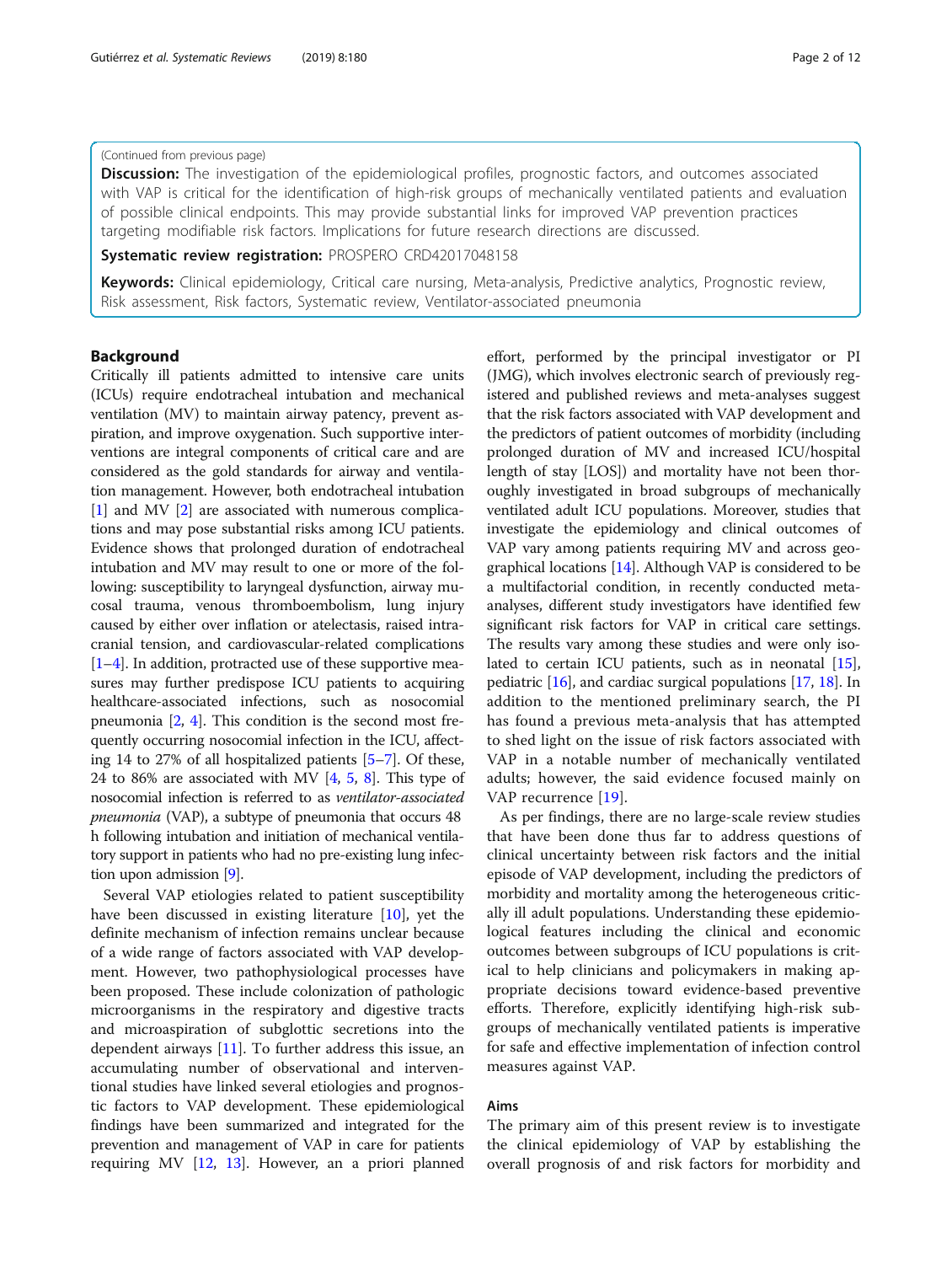mortality outcomes associated with this condition. For the secondary aims, the review investigators will cluster patients into groups, according to the presence (VAP group) or absence of VAP (non-VAP group), to compare the durations of MV, ICU/hospital LOS, mortality outcomes, microbiological findings, and antibiotic and hospitalization costs. Such investigations are critical to target specific prognostic factors for modification and further understand the impact of VAP on clinical and economic outcomes in broadly defined subgroups of critically ill adult populations.

# Methods

#### **Design**

This protocol for a large-scale systematic review and metaanalysis was based on a recommended methodology [\[20](#page-10-0)] and followed the Preferred Reporting Items for Systematic review and Meta-Analysis for Protocols (PRISMA-P) 2015 guidelines (see Additional file [1](#page-9-0)) [\[21,](#page-10-0) [22\]](#page-10-0) and was registered with the International Prospective Register of Systematic Reviews (PROSPERO) on 09 May 2017 (registration number: CRD42017048158). The latest registered protocol revisions were made on 09 October 2018.

#### Eligibility criteria

Table [1](#page-3-0) summarizes the review eligibility criteria. Below are the detailed descriptions of the inclusion and exclusion criteria:

#### Types of studies

The present review will include all possible prognostic studies (published or unpublished) with corresponding comparison group reporting a clear VAP definition and any of the following epidemiological indexes: VAP occurrence, etiology, and risk factors for and clinical outcomes of VAP-related morbidity and mortality. Clinical outcomes, by the definition, involve patient mortality, duration of MV, ICU/hospital LOS, microbiology, and antibiotic or health care costs. The review will consider prognostic studies utilizing any of the following study designs: randomized controlled trial (RCT), prospective cohort analysis, retrospective cohort analysis, nested case-control study, case-control study with similar patient groups, and case-control study with unclear/nonequivalent controls. The review anticipates a large number of prognostic factors derived from a body of observational evidence. A clinical trial or RCT is regarded because personnel- or intervention-related prognostic factors associated with patient morbidity (i.e., VAP, prolonged MV, increased hospital or ICU stay) are more likely to be reported in experimental design. Studies not meeting the aforementioned designs will be excluded, as well as studies with unclear methodology and unavailable data for risk calculation.

#### Types of participants

Study participants include heterogeneous adult (15 years or older) ICU patients requiring MV. The minimum age was based on the definition of the World Development Indicators regarding adult mortality rate [[23\]](#page-10-0). Further, participants will be classified into two groups according to the following outcomes: VAP group and non-VAP group. For studies investigating VAP mortality, participants will be classified as survivor (i.e., patients without evidence of clinical failure) and non-survivor groups (i.e., patients who subsequently died during the course of ICU/hospital admission). In the present review, the following populations will be excluded: ICU patients not receiving endotracheal intubation or MV, non-ICU patients requiring respiratory support, pediatric populations including neonates, patients with recurrent VAP during the course of hospitalization, hypothetical cohorts, and non-VAP groups with different or insufficient definition.

#### Types of exposures

A variety of clinical exposures, which pertain either to contact with a disease-causing factor or the amount of factor that impinges upon a subgroup of patients, are essential components of risk assessment and predictive analytics for VAP prevention. This present review hypothesizes that specific host- or patient-related, intervention- or treatment-related, device-related, personnel-related, environmentalrelated, and other-related risk factors play a critical role in the development of VAP and have a significant impact on outcomes of morbidity and mortality in mechanically ventilated adult ICU patients. In order to identify exposure-related factors that increase the risk of VAP in critically ill adult patients, this present review will investigate the presence (or absence) of VAP-related morbidity and mortality and compare these clinical outcomes between two groups of mechanically ventilated patients: exposed and non-exposed. It will classify exposures as described in studies according to broad categories: host- or patient-related, treatment- or intervention-related, device-related, personnel-related, environmental-related factors, and others. Host- or patient-related risk factors are defined as the characteristics of patients (e.g., age, gender, admission diagnosis, comorbid conditions, immunosuppression) that are associated with VAP development. Intervention- or treatment-related risk factors are defined as care-related exposures (e.g., intubation, MV, blood transfusion, re-intubation, mobilization protocol) that may increase the probability of acquiring nosocomial pneumonia in mechanically ventilated patients. Device-related factors are potential sources of exposures (e.g., types of endotracheal tubes [ETTs], mechanical ventilator, pre-hospital airway devices, suction tubes, oral airways, ventilator circuits) that may also contribute to VAP development. Personnel-related risk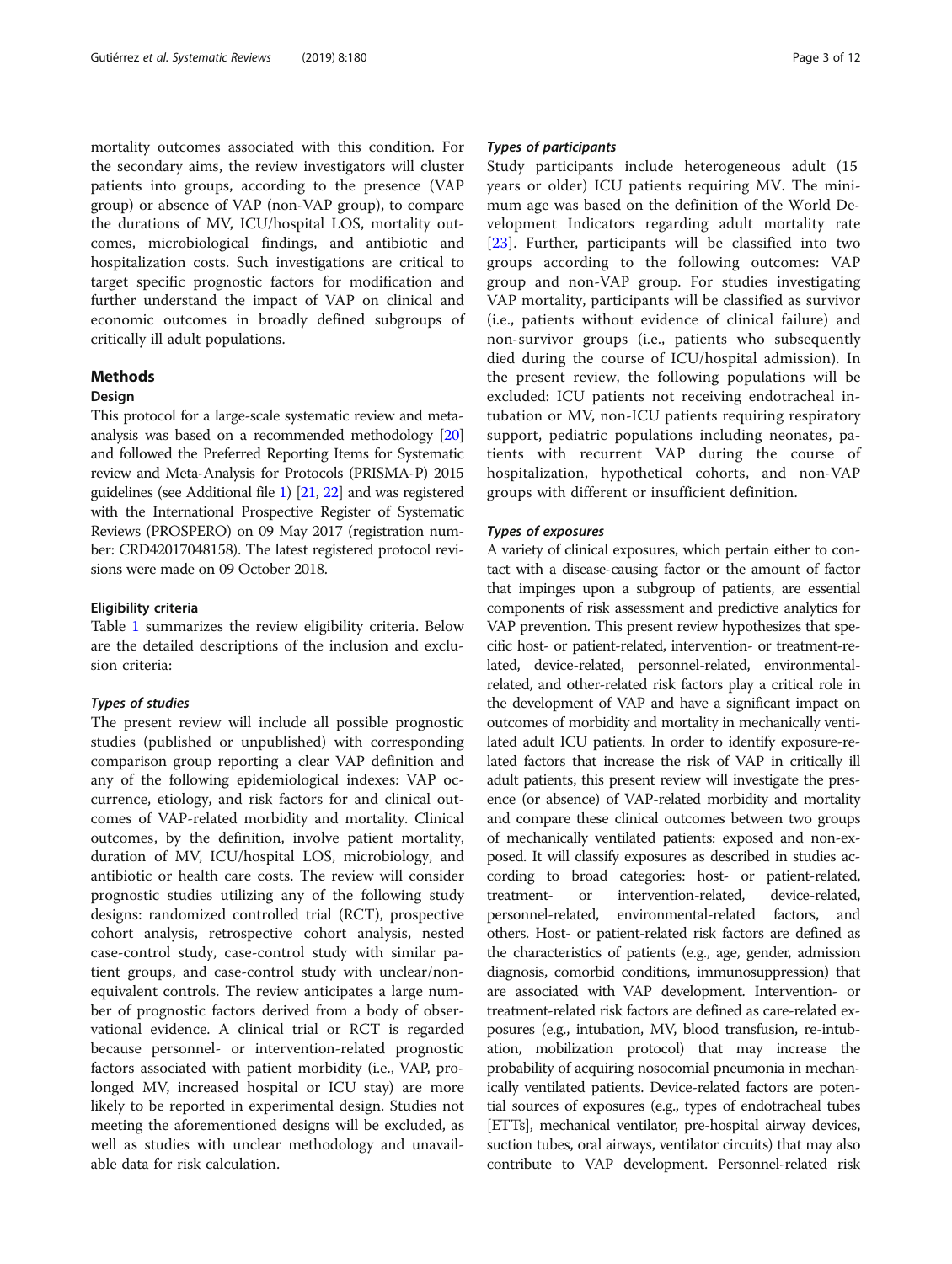# <span id="page-3-0"></span>Table 1 Eligibility criteria

| Types of study designs    | Any of the following VAP prognostic studies (published or unpublished) with corresponding<br>control groups (non-VAP patients/survivors): |
|---------------------------|-------------------------------------------------------------------------------------------------------------------------------------------|
|                           | Interventional study                                                                                                                      |
|                           | RCT or clinical trial                                                                                                                     |
|                           | Observational study                                                                                                                       |
|                           | Prospective cohort study or prospective analysis                                                                                          |
|                           | Retrospective cohort study or retrospective analysis                                                                                      |
|                           | Nested case-control study                                                                                                                 |
|                           | Case-control study with similar patient groups                                                                                            |
|                           | Case-control study with unclear or non-equivalent controls.                                                                               |
| Types of participants     | Any of the following adult (15 years or older) ICU population requiring MV:                                                               |
|                           | Cases: patients with VAP/non-survivor group/patients with clinical failure                                                                |
|                           | Controls: patients without VAP/survivor groups/patients with successful treatment                                                         |
| Types of exposures        | Any of the following exposures:                                                                                                           |
|                           | Host- or patient-related factors                                                                                                          |
|                           | Treatment- or intervention-related factors                                                                                                |
|                           | Device-related factors                                                                                                                    |
|                           | Personnel-related factors                                                                                                                 |
|                           | Environmental-related factors                                                                                                             |
|                           | Others (time-dependent factors, any ICU adverse events)                                                                                   |
| Types of outcome measures | Primary outcome measure                                                                                                                   |
|                           | Initial episode of microbiologically confirmed VAP (as defined by study authors)                                                          |
|                           | Any of the following secondary outcome measures:                                                                                          |
|                           | VAP as a predictor of ICU mortality (as reported by study authors)                                                                        |
|                           | ICU mortality associated with VAP (as reported by study authors)                                                                          |
|                           | ICU mortality associated with VAP in RCT studies                                                                                          |
|                           | ICU mortality associated with VAP in matched studies                                                                                      |
|                           | ICU mortality associated with clinically and microbiologically confirmed VAP                                                              |
|                           | In-hospital mortality associated with VAP (as stated by study authors)                                                                    |
|                           | Duration of MV (time, measured in days, from initiation to discontinuation)                                                               |
|                           | ICU LOS (time, measured in days, from admission to ICU discharge or death)                                                                |
|                           | Hospital LOS (time, measured in days, from admission to hospital discharge or death)                                                      |
|                           | Microbiological findings by VAP-associated microorganisms (microbiological profile)                                                       |
|                           | Cost of antibiotic treatment of VAP (currency, in US dollar)                                                                              |
|                           | Hospitalization costs (currency, in US dollar)                                                                                            |
| Types of ICU settings     | No restrictions imposed                                                                                                                   |
| Types of languages        | No restrictions imposed                                                                                                                   |
| Timing                    | Any of the following study endpoints: time to VAP, removal of critical ill patients from MV<br>or planned extubation.                     |
|                           | No time restrictions for follow-up and retrospective analysis. However, patients must be                                                  |

ICU Intensive care unit, LOS Length of stay, MV Mechanical ventilation, RCT Randomized controlled trial, US United Stated, VAP Ventilator-associated pneumonia

intubated/ventilated for at least 48 hours.

factors refer to the staffing (e.g., nurse-patient ratio) or the compliance rates of clinicians to infection control measures (e.g., use of gloves, hand hygiene adherence), which are considered vital in VAP prevention and control. Environmental-related risk factors (e.g., types of hospitals, types of unit pathogens, fall-winter season) are defined as the characteristics in patients' environmental conditions that increase their likelihood of acquiring VAP in ICU.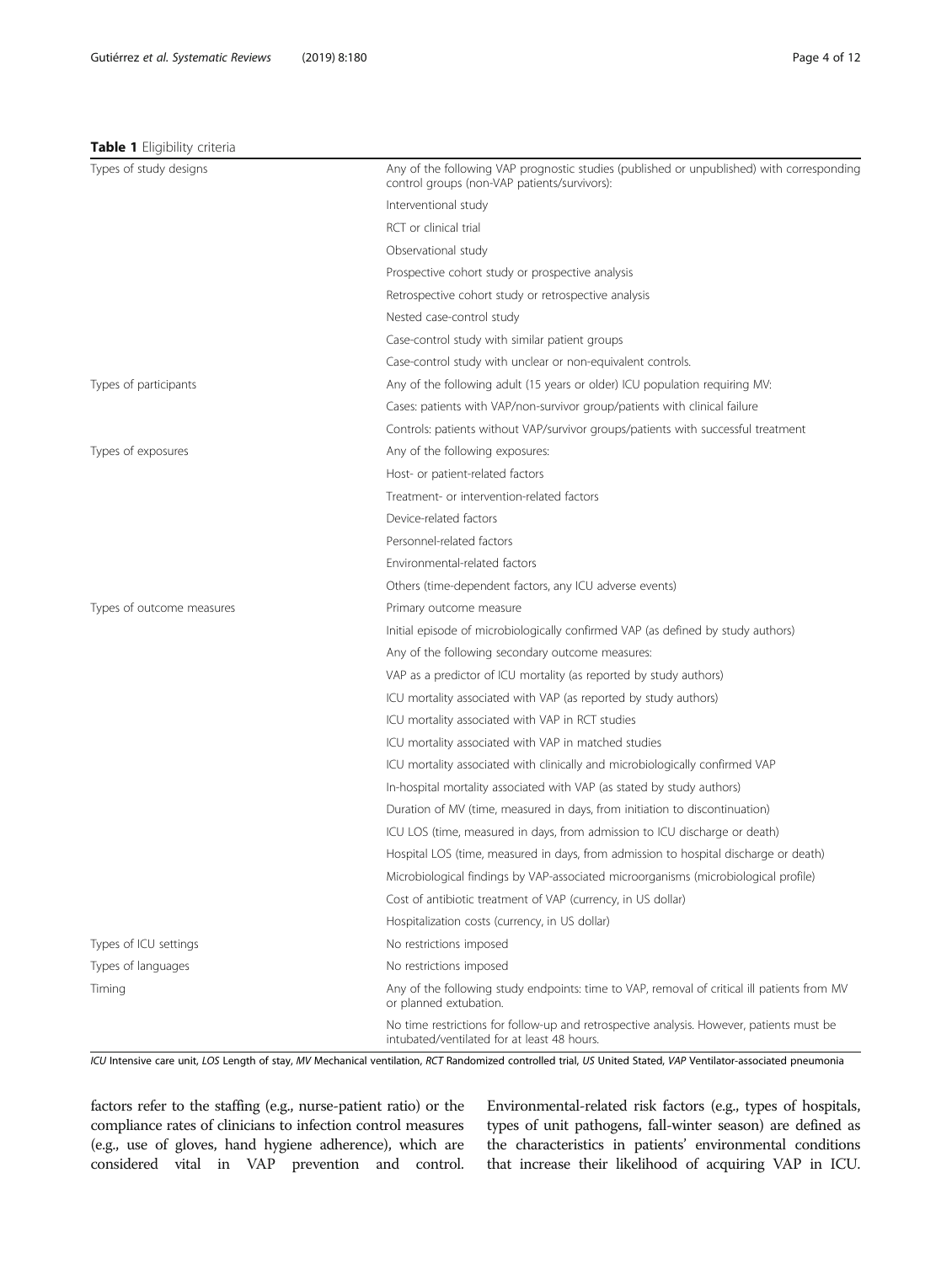Other related risk factors may refer to adverse events (i.e., unplanned extubation or self-extubation by patient, aspiration episodes, and complications following ICU admission, such as upper GI bleeding, sepsis, oxygen desaturation episodes, organ failure, and death) or time-dependent factors (i.e., durations of injury prior to admission, intubation, and MV; ICU/hospital LOS).

#### Types of outcome measures

Critically ill patients will be followed up for the development of initial episode of microbiologically confirmed VAP until extubation for more than 48 h, ICU discharge, or death. This event of interest will be regarded as the primary outcome measure. Secondary outcomes include duration of MV, ICU/hospital LOS, microbiological findings, antibiotic and hospital costs, and VAP mortality (ICU and/or in-hospital). Studies with clinically defined VAP outcome measures will be excluded. Clinically defined VAP studies may be regarded if study investigators only used a conventional diagnostic method in any of the following: clinical criteria (e.g., abnormal changes in body temperature [> 38 °C or < 35.5 °C], ratio of arterial blood oxygen tension to the concentration of inspired oxygen  $[PaO<sub>2</sub>/FiO<sub>2</sub>]$ , presence or absence of purulent tracheobronchial secretions, and abnormal white blood cell count  $\left[>10000/mm^3 \text{ or } < 4000$ / mm<sup>3</sup>]), radiologic findings (e.g., showing recent and persistent infiltrate on chest radiograph), and clinical pulmonary infection scores (CPIS). The present review will not consider clinical criteria with radiologic findings as primary bases for VAP diagnosis due to its inherent clinical limitations and issues on sensitivity and specificity [\[24\]](#page-10-0). The limitations of CPIS were also taken into account, as patients with composite CPIS score  $\geq 6$  may or may not have positive tracheal aspirate culture. However, this review will consider prognostic evidence combining multiple methods of VAP diagnosis, including CPIS and the new definition of ventilator-associated event (VAE) [\[25](#page-10-0)], provided that study investigators had explicitly reported microbiological confirmation (i.e., isolation of at least one pathogenic microorganism in significant bacterial counts obtained via bronchoscopic and non-bronchoscopic investigations) for all case patients.

#### Types of settings

All critically ill adults admitted in the different critical care settings will be included for this review. Restrictions by type of ICU setting or country of origin will not be imposed. Non-ICU settings (e.g., wards, long-term health care facilities) will be excluded.

#### Types of language

This present review will consider peer-reviewed articles written in languages other than English where

translation is possible with the resources of our respective institution.

#### Timing

There is no maximum length of follow-up or retrospective analysis that will be imposed for this review. However, to fulfill the criteria for VAP, case patients must be mechanically ventilated for  $\geq 48$  h at the time of enrollment; hence, studies not meeting this MV cutoff value will be excluded. This time window is crucial in distinguishing primary from secondary infections or in categorizing pneumonia as community-acquired or ventilator-associated. The durations of endotracheal intubation/MV prior to VAP development (time to VAP) and ICU/hospital LOS prior to death (time to death) will be determined.

# Search methods and strategies

To identify potential search terms and retrieve the best set of results possible, a pre-determined MEDLINE search strategy was constructed using the PICO (patients, interventions, comparators, outcomes) equivalents: patients, exposures of interests, comparison, outcomes, and study design (see Additional file [2](#page-9-0)). All relevant search terms used with this approach were checked by a university librarian. Adjustment of search terms such as alternative keywords or phrases relative to specific prognostic factors for VAP and study designs will be adapted as necessary to capture all the results that might be relevant to the search topic. Detailed descriptions of search methods and strategies are outlined below:

# Electronic searches

The present review will exhaust all available full-text articles (without date and language restrictions) indexed in the following major scientific databases:

- MEDLINE (via PubMed)
- The Cochrane Central Register of Controlled Trials (CENTRAL) (via The Cochrane Library)
- Cumulative Index to Nursing and Allied Health Literature (CINAHL) (via EBSCOhost)
- Web of Science (via Saudi Digital Library)
- Excerpta Medica dataBASE (EMBASE)

The pre-determined MEDLINE search strategy will be adopted in searching relevant articles in all other databases. Modifications to indexing terms (e.g., Medical Subject Headings, field tags) for other databases will be applied as necessary.

### Reference lists

All reference lists of the included original articles and some relevant reviews will be manually screened to reduce the possibility of excluding important citations.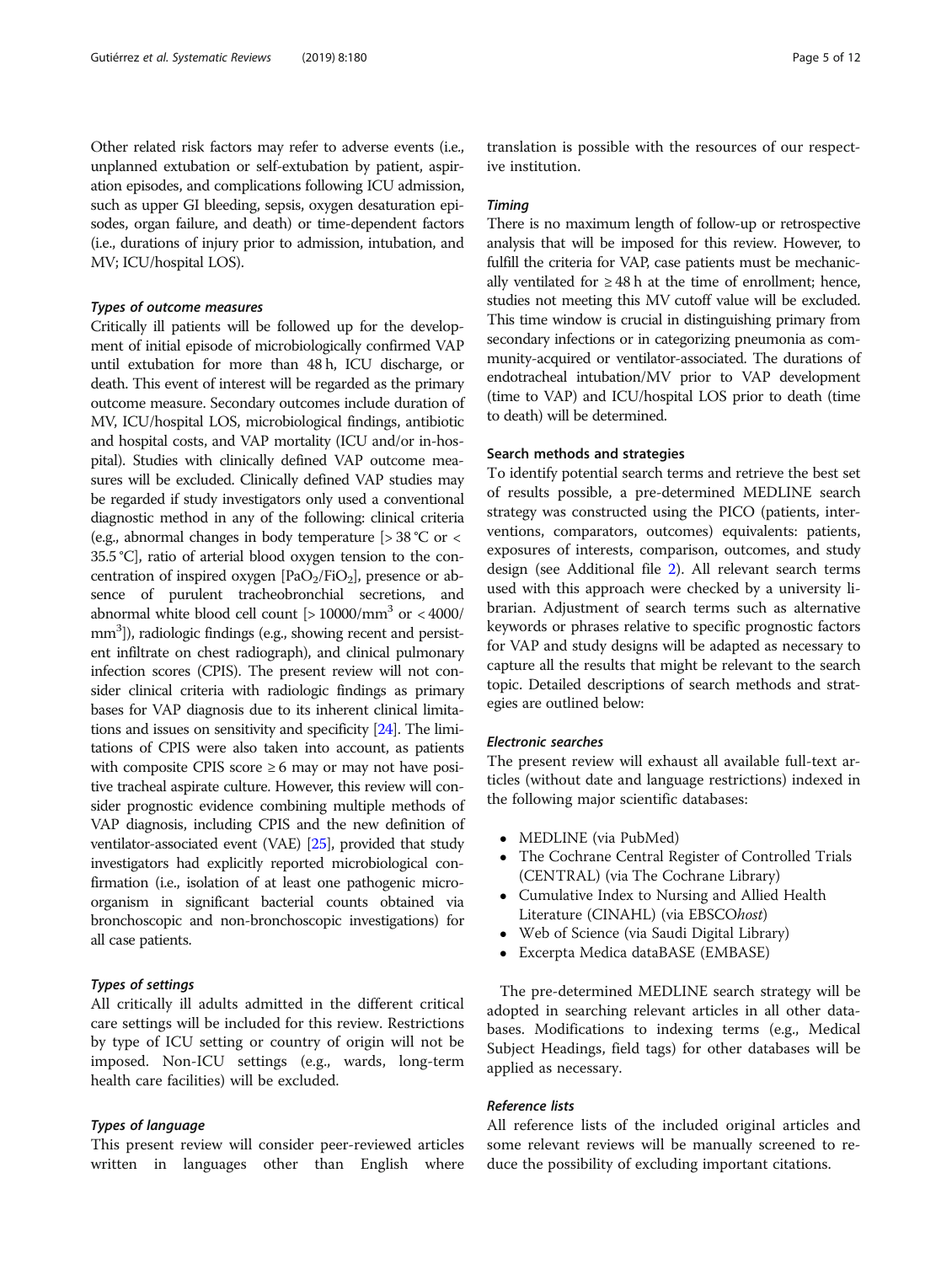### Citation tracking

The present review will perform citation tracking using the Scopus® database to capture relevant citations that were possibly missed during the initial search. The PI (JMG) has chosen Scopus® because it is considered as the largest abstract and citation database of peerreviewed literature, including scientific medical and nursing journals, books, and conference proceedings.

# Handsearching

To further find additional articles, a select number of medical and nursing journals focusing on infection control and intensive-critical care will be electronically handsearched from date of inception to present issue (see Additional file [2\)](#page-9-0). PubMed database will be utilized for this purpose using the following search strategy: "< journal National Library of Medicine (NLM) title abbreviation>"[jour] AND ventilator-associated pneumonia. Such strategy is crucial to highlight evidence containing "ventilator-associated pneumonia" or its related terms (e.g., VAP, ventilator-acquired pneumonia, ventilation-associated bacterial pneumonia, intubation-related pneumonia, nosocomial pneumonia, device-associated healthcare-acquired pneumonia) in the title, abstract, and/or keywords. Further, if the volume/issue is not indexed in the PubMed database, the journal's website with relevant articles matching the abovementioned search terms will be manually explored.

#### Alternative searches

An additional search in supplemented databases using trial [\(ClinicalTrials.gov\)](http://clinicaltrials.gov) and review (PROSPERO) registers will be carried out to identify ongoing or recently completed trials and systematic reviews, respectively. In addition, relevant studies in grey literatures, including conference proceedings and studies indexed in Open-Grey/ProQuest dissertations and theses databases, will be checked. Study investigators or corresponding authors will be contacted to clarify missing or unpublished data.

# Data collection

# Selection of studies

The strategic study selection process will be performed in duplicate to identify relevant citations, screen titles, or abstract, retrieve and evaluate full-text articles against the pre-determined eligibility criteria, include eligible studies for review, and generate study codes accordingly. This process will be initially performed by the PI (JMG) and subsequently by six trained RAs (AD, EPJ, RE, RAF, JA, and AS). Each RA will be assigned to specific databases including other resources (e.g., reference lists, Scopus<sup>®</sup>, journals) to independently cross-validate the abovementioned procedures following a search strategy decision algorithm (see Additional file [3](#page-9-0)). Any disagreements will be resolved by discussion until a consensus is reached. The PRISMA flow diagram will be used to illustrate the evidence search and study selection process (see Additional file [3\)](#page-9-0) [[21](#page-10-0)].

# Assessment of risk of bias in included studies

To evaluate the methodological quality of eligible studies, the QUIPS (Quality In Prognosis Studies) tool will be utilized (see Additional file [4\)](#page-9-0) [\[26](#page-10-0)]. This tool was designed to support the evaluation of prognostic factor studies, wherein the validity and risk of bias are assessed based on the following six key domains: (1) study participation (selection bias), (2) study attrition (attrition bias), (3) prognostic factor measurement (misclassification or measurement bias), (4) outcome measurement (bias due to inadequacy of outcome measurement), (5) study confounding (bias due to confounding factors), and (6) statistical analysis and reporting (bias due to inadequacy of the statistical analysis). The decision for each of these six potential bias domains will be rated as high, moderate, or low risk of bias, considering all the responses to the prompting items to inform risk of bias judgment. To generate the overall risk of bias, the review investigators will take into account the bias ratings across the six important key domains. For instance, if a study is rated as having "low risk of bias" for all or the most important of the six key domains, then a summary assessment of risk of bias will be regarded as a study with "low risk of bias." This selected definition will also be applied in studies rated as having "high" or "moderate risk of bias" for all or the most important of the six key domains.

The aforementioned risk of bias assessment will also be performed in duplicate, involving independent evaluation by two reviewers (1 investigator [PI] and 1 external reviewer) with consensus for each included study. A third person (AB) will be consulted if disagreements cannot be resolved. A total of three independent external reviewers (MH, AJG, and RS) will be part of this process. Each will be given assigned studies by the PI (JMG) to reach the target review timeline. To illustrate the decisions for each risk of bias domain in every included study, a risk of bias summary  $3 \times 3$  table will be created and this will be used for kappa calculations.

# Data extraction and management

For each included study, data from both published and unpublished reports will be independently extracted in duplicate by the PI (JMG) and one data extractor (RAF or RE) using a structured, pilot-tested, author-made data extraction form (see Additional file [4\)](#page-9-0) with the following variables:

• General characteristics of the study;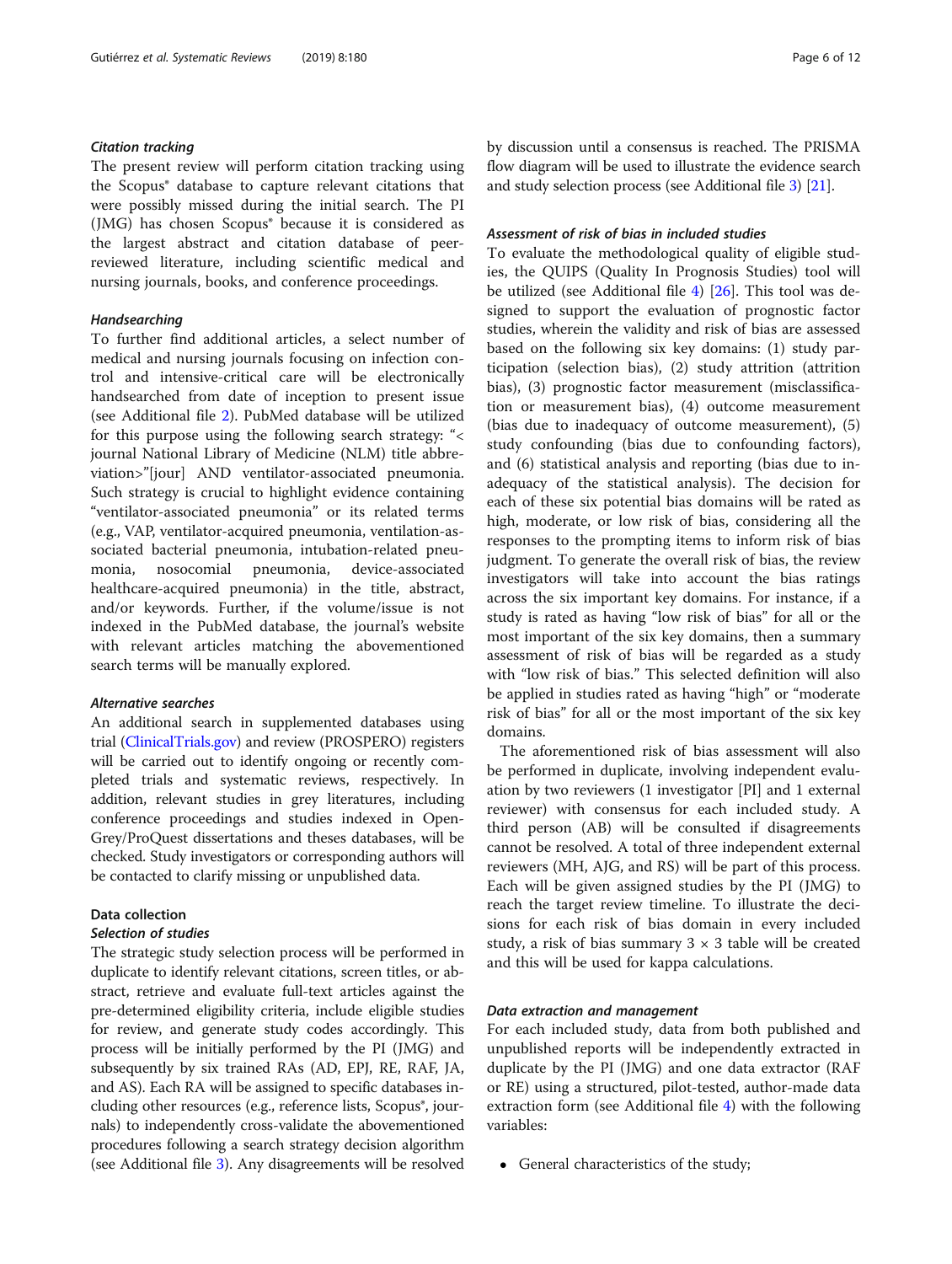- Sociodemographic and clinical characteristics of subjects;
- Outcome definition (VAP diagnostic criteria);
- Onset and incidence or prevalence of VAP among exposed and non-exposed subjects;
- Numbers of VAP-associated microorganisms;
- Risk factors associated with VAP and clinical outcomes of morbidity and mortality;
- VAP clinical outcomes including patient mortality, duration of MV, and ICU/hospital LOS; and
- Antibiotic treatment and hospitalization costs.

For data management, the PI (JMG) developed a platform using Microsoft® Office Excel, Mac 2011 version to provide a transparent document summary of the study selection process. First author name, study title, journal, database, publisher, relevance, number of articles needing full-text evaluation, reasons for exclusion, and number of included articles will be documented. All meta-analytic data with dichotomous outcomes will be entered in a 2 × 2 table following the 7-step validation process: The PI (JMG) will enter four important data items (total numbers of exposed patients [step 1], cases [step 2], enrolled patients [step 3], and exposed cases [step 4]), check all the totals matching the published study (step 5), check the calculated effect size (step 6), and assess the validity of entered data (step 7) to ensure completeness and accuracy. For data with continuous outcome measures including pooled data set, similar procedures will be applied as appropriate. These will be validated by one RA (RAF or RE). Any disputes will be resolved by discussion.

#### Dealing with missing data

In handling missing or unpublished data, the study investigators will be consulted if applicable. A request to obtain missing or incomplete data from study investigators will be forwarded. All requests will be documented and included in the List of studies awaiting assignment.

#### Data analysis

All patient clinical information, including the outcomes of VAP-related morbidity and mortality, will be pooled using frequencies, percentages or proportions, and means (± SDs). Descriptive epidemiology will be employed for incidence density, prevalence rate, and proportional crude mortality. To estimate the number of patients with VAP, all new and pre-existing cases in a given period of time will be included and divided to the total population during the same time period. To estimate the proportional mortality attributable to VAP, relative risk increase (RRI) will be calculated using the following formula: crude mortality<sub>cases</sub> − crude mortality<sub>controls</sub>/crude mortality<sub>controls</sub> [[27\]](#page-10-0). Chisquare test will be used to assess the difference between variables in VAP and non-VAP patients as appropriate. Kappa statistic will be performed to quantify the degree of inter-rater agreement between two reviewers. The strength of agreement will be interpreted in one of six categories using the accepted approach [\[28\]](#page-10-0): poor, slight, fair, moderate, substantial, or almost perfect. The SPSS Statistics Software (IBM Corp, Armonk, NY) for Windows, version 21.0, will be used for all above analyses.

To combine all relevant studies investigating VAP epidemiological outcomes, a meta-analysis will be performed using Review Manager software (RevMan, Copenhagen: The Nordic Cochrane Centre, The Cochrane Collaboration) for Mac OS X, version 5.3. In this analysis, study weights for dichotomous and continuous outcomes will be generated using Mantel-Haenszel (M-H) and inverse variance (IV) methods, respectively. Due to the inclusion of casecontrol studies with dichotomous outcomes, odds ratio (OR) with 95% confidence interval (CI) will be calculated to identify risk factors imposed on VAP development and clinical outcomes of morbidity and mortality. Odds ratio will also be used to investigate VAP attributable mortality among patients with VAP. In addition, standardized mean difference (d) with 95% CI will be calculated for continuous outcomes to compare the duration of MV, ICU/hospital LOS, and antibiotic and hospitalization costs between VAP and non-VAP patients. Pooled estimates with 95% CI for each outcome measure will be calculated using random effects model. Forest plots will be constructed to illustrate a summary of findings from individual prognostic studies. Such analyses are essential to accurately estimate the overall association between the abovementioned variables. A statistically significant association will be considered if  $p$  value is < .05. A summary of the research questions and sample planned data analyses is presented in Additional file [2](#page-9-0): Table S7. However, if prognostic data will not be suitable for meta-analysis (i.e., presence of important methodological heterogeneity, missing data) following a detailed evaluation of the eligible studies, a summary of findings using tabular presentation will be generated to qualitatively synthesis prognostic evidence.

#### Assessment of heterogeneity

Since VAP outcomes differ between studies, this present review anticipates the presence of significant heterogeneity underlying broad epidemiological evidence. The methodological and clinical heterogeneity may be attributed to different study designs, sampling errors, sample size, characteristics of study populations, and the like. The heterogeneity between included studies will be assessed using both the  $X^2$  test for homogeneity and  $I^2$  statistic. Significant statistical heterogeneity will be regarded if the  $X^2$  test for homogeneity obtains a p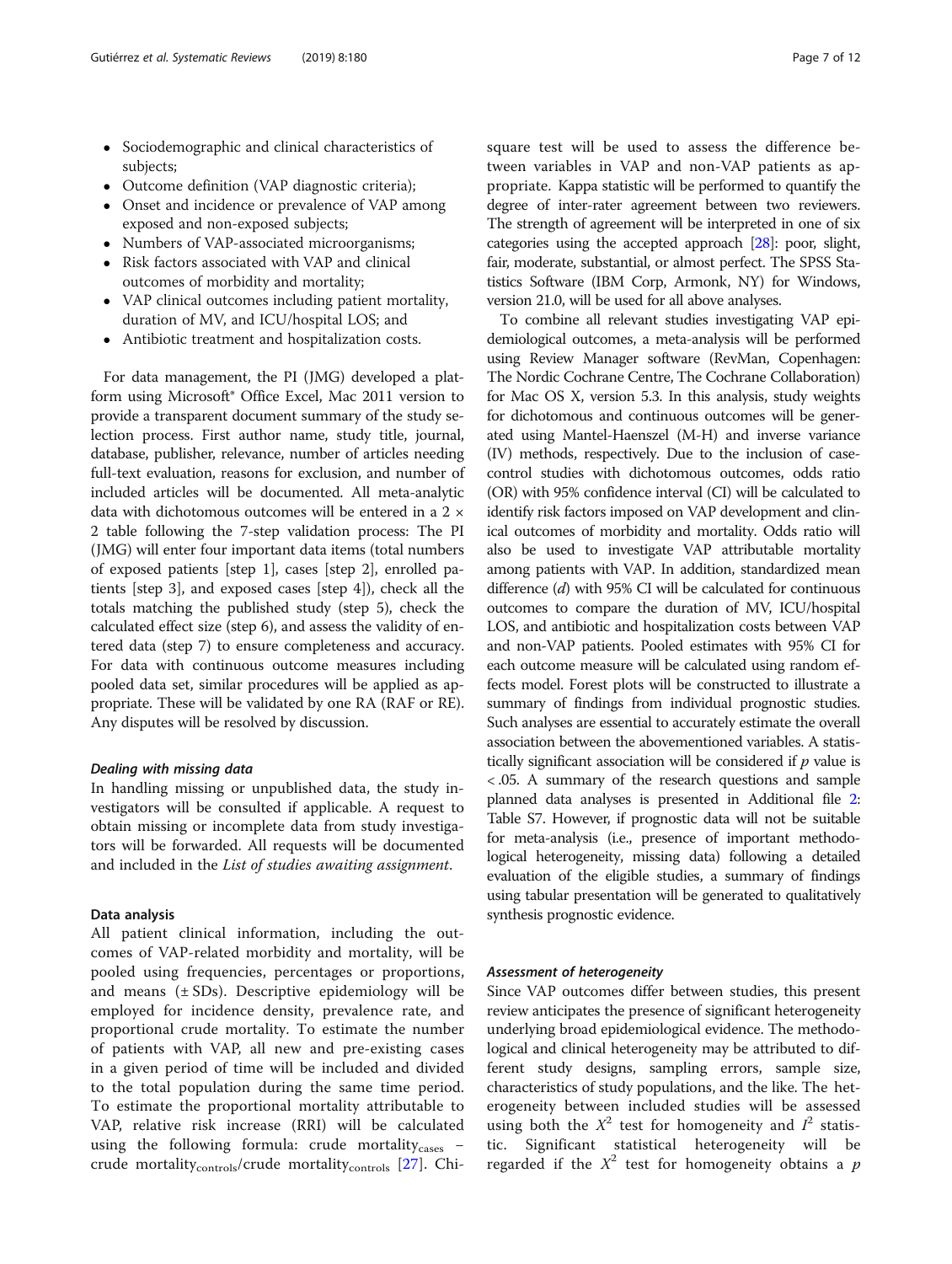value threshold of < .10. Methods to investigate explanations of heterogeneity of results between studies are discussed below.

# Subgroup analysis

If adequate data pertaining to patient age, type of illness severity, type of country (by development status), type of study population, type of onset, type of causative microorganisms, methods of diagnosis, and presences (as opposed to absences) and types of immune suppression, prior or initial antimicrobial therapy, VAP protocol are reported from the included studies, the review investigators plan to carry out a priori subgroup analyses between studies to explain inconsistency between important subgroups. The following are definitions of subgroup analyses with corresponding categories, considering the study hypotheses and pre-specified direction of effect:

- Age. Age is one of the significant factors for VAP, as patients with advanced age ( $\geq$  75 years old) are more likely to acquire healthcare-associated infections (including VAP) following hospital admission compared to other age groups (e.g., adults, young adults). An a priori subgroup analysis by age (in years) is planned for the following categories:  $\leq 30$ , 30 to 60, 60 to 75, and  $> 75.$
- Type of illness severity. The severity of illness is defined as the extent of patient's physiologic decompensation or organ system derangement measured by ICU severity scoring systems at admission, as patients with higher severity of illness index have higher risk of developing poor clinical outcomes (e.g., VAP, mortality). An a priori subgroup analysis by type of illness severity is planned for the following categories (based on previously defined cutoff points): according to acute physiology and chronic health evaluation (APACHE) II scores, < 20, 20 to 29, and  $\geq 30$  [\[29\]](#page-10-0) and according to simplified acute physiology scores (SAPS) II,  $\leq$  33, < 33 to ≤ 45, < 46 to ≤ 58, and > 58 [\[30\]](#page-10-0).
- Type of country by development status. This may refer to a country's economic or trade status, as resources play a critical role on the incidence and risk factors for VAP development. The concept of resource inadequacy is one of the reasons why VAP rates can be substantially different in other settings. For instance, in developing countries, a larger number of VAP incidence are reported with varying risk factors involved than developed countries. An a priori subgroup analysis by country classification is planned for the following categories (based on

previously defined status): developing, in transition, and developed [[31](#page-10-0)].

- Type of patient population. This may refer to medical, surgical, trauma, and mixed ICU patients, as trauma patients might have greater need of mechanical ventilation compared to other ICU populations, therefore increasing their degree of exposure to VAP potential factors. An a priori subgroup analysis by type of patient population is planned for the following categories: medical (including coronary), surgical, cardiac surgical (including cardiovascular surgical), neurosurgical, trauma surgical, trauma (non-surgical), burn, neurological, oncological, and mixed ICU patients (including all patient categories).
- Type of disease onset. Onset (in days) may refer to the initial manifestations of VAP as examined by the physician intensivist or other outcome assessors. The pathogenesis and risk factors associated with VAP are dependent on the disease onsets. For this review, a definite cutoff period will be provided to categorize VAP onset based on the mean cumulative reports of primary studies, as VAP onset definitions may differ between studies. An a priori subgroup analysis by type of onset is planned for the following categories: early-onset and late-onset VAP.
- Type of causative microorganisms. This may refer to the pathologic agent causing VAP, as the attributable risk of VAP appears to vary with infecting pathogens, considering microbial virulence. This review will not consider *Candida* as a pathogen in our immunocompromised population. An a priori subgroup analysis by type of causative microorganisms is planned for the following categories (based on their potential to develop multidrug resistance): high-risk and low-risk microorganisms.
- Method of diagnosis. This refers to the different methods of VAP diagnosis, considering clinical criteria and radiological findings with microbiological confirmation (i.e., positive culture with a significant concentration of microorganisms) obtained via bronchoscopic and non-bronchoscopic investigations. This review will take necessary precaution when interpreting subgroup analysis for studies reporting unspecific microbiological confirmation. An a priori subgroup analysis by method of diagnosis is planned according to the following categories: blinded outcome assessment with adjudication, unblinded outcome assessment with adjudication, blinded outcome assessment without adjudication,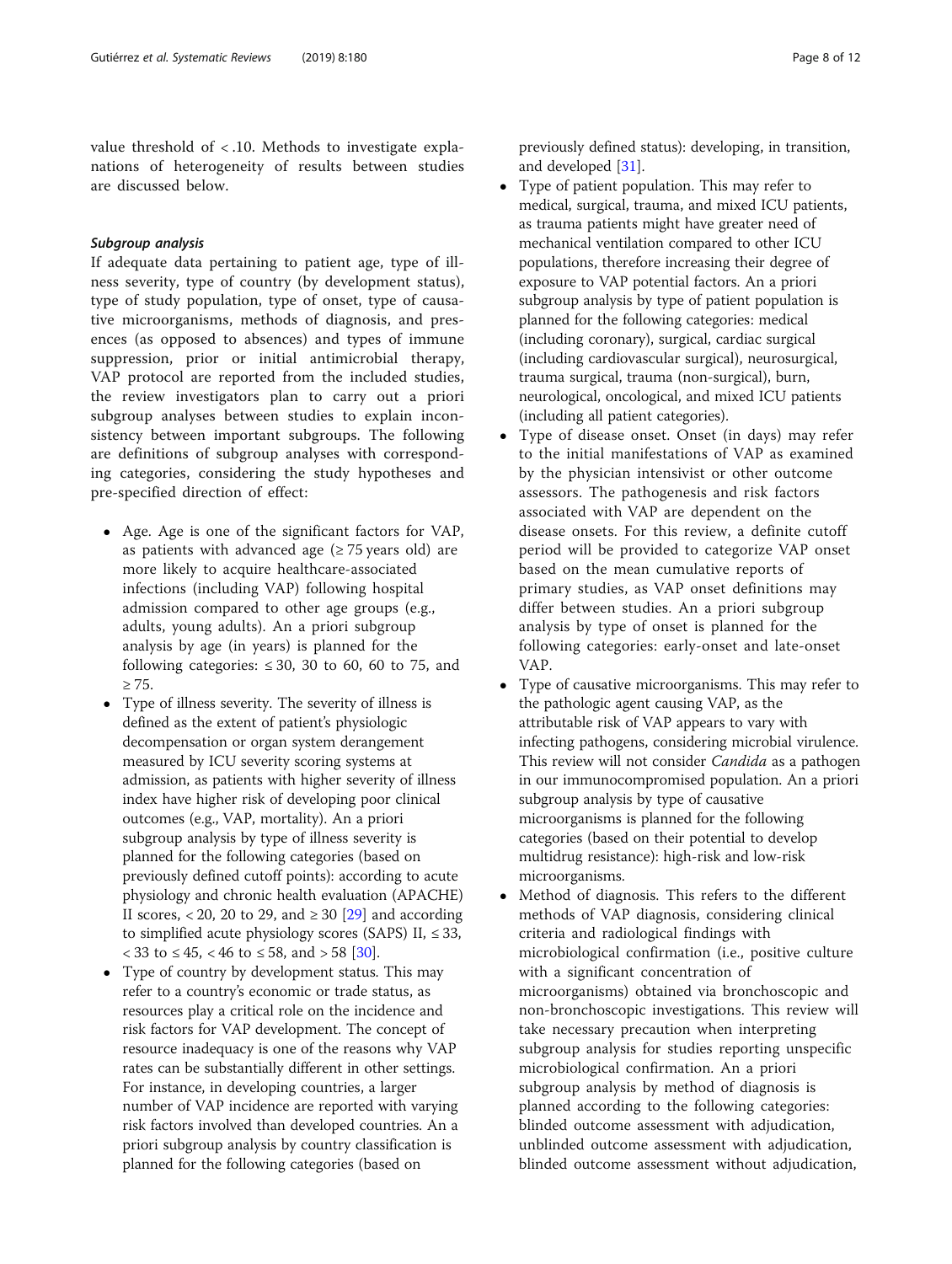and unblinded outcome assessment without adjudication.

- Presence and type of immune suppression. This may refer to patients who are immunocompromised, as patients with human immunodeficiency virus (HIV) infection or acquired immune deficiency syndrome (AIDS), oncologic conditions, or history of immunosuppressant drug use have increased risks of developing VAP and clinical failure (e.g., death) following institution of invasive mechanical ventilation. An a priori subgroup analysis by presence (or absence) and type of immune suppression is planned for the following categories: according to presence (or absence), immunocompromised and nonimmunocompromised; according to type, deliberately induced (by immunosuppressive medications) and non-deliberately induced immunosuppression (by many types of cancers, HIV/AIDS).
- Presence and type of initial antimicrobial therapy. This may refer to patients who received empirical antimicrobial treatment(s). The term "empirical" is defined as treatment given prior to obtaining susceptibility results of microbial analysis. An a priori subgroup analysis by presence (or absence) and type of initial antimicrobial therapy is planned for the following categories: according to presence (or absence), with initial antimicrobial therapy and without initial antimicrobial therapy; according to type, appropriate and inappropriate empiric antibiotics.
- Presence and type of VAP protocol. This may refer to studies reporting the presence or absence of a VAP prevention protocol, as the number of VAP prevention strategies (e.g., VAP bundles) that are routinely available may influence VAP occurrence. An a priori subgroup analysis by presence (or absence) and type of VAP protocol is planned for the following categories: according to presence (or absence), units with VAP prevention strategies and units without VAP prevention strategies; according to types, recommended VAP bundles and modified VAP bundles.

The abovementioned subgroup analyses will be formally applied to all outcome measures even if the variability appears to be explained by chance. If studies yield large inconsistent results due to serious or unexplained heterogeneity, the review investigators plan to rate down the quality of evidence for each outcome measure using the recommended approach [[32](#page-10-0)].

Furthermore, this present review anticipates that all these proposed a priori subgroup analyses might not be adequately reported in the included studies. Hence, additional caution will be regarded when exploring and interpreting the review results, as underpowered subgroup analysis, in full awareness of the review investigators, may lead to an incorrect conclusion.

#### Sensitivity analysis

A sensitivity analysis will be performed in studies with low risk of bias to ensure the consistency of pooled results concerning the association between variables. This approach involves the omission of outliers or reports with a higher risk of bias, indicating less rigorous designs. These may include studies with methodological and statistical issues (i.e., studies reporting composite outcomes), non-equivalent controls (i.e., studies not reporting the minimum duration of MV in non-VAP patients), inconsistent VAP definition or questionable diagnostic criteria for VAP, and studies that did not report/assess the presence lung infection at admission. Pooled results with 95% CIs will again be analyzed to test for the robustness of association. The conclusion would be regarded as stable if the results do not change substantially, indicating a higher degree of certainty. The comparison of original risk estimates with post-assessment results will be displayed in a summary table.

#### Assessment of reporting biases

If there are at least ten relevant studies with robust designs, a visual asymmetry assessment using funnel plot will be generated to detect publication bias [\[33\]](#page-10-0).

# Confidence in cumulative evidence

The present review will use the Grading of Recommendations Assessment, Development, and Evaluation (GRADE) approach [[34\]](#page-10-0) to assess the confidence in estimates of overall prognosis. In this approach, the process used for critical appraisal (i.e., evaluation by 2 reviewers with consensus or a third-party adjudication) in risk of bias assessment will be applied, considering study limitations (risk of bias), imprecision, inconsistency, indirectness, and publication bias. The confidence in cumulative evidence for each epidemiological index or outcome measure will be graded in one of four levels: high, moderate, low, and very low. A summary of findings using GRADEpro GDT software will be generated to illustrate the confidence in cumulative evidence in all outcome measures [\[35](#page-10-0)].

# **Discussion**

Ventilator-associated pneumonia is a complex and multifactorial clinical condition associated with high morbidity and mortality and has a staggering impact on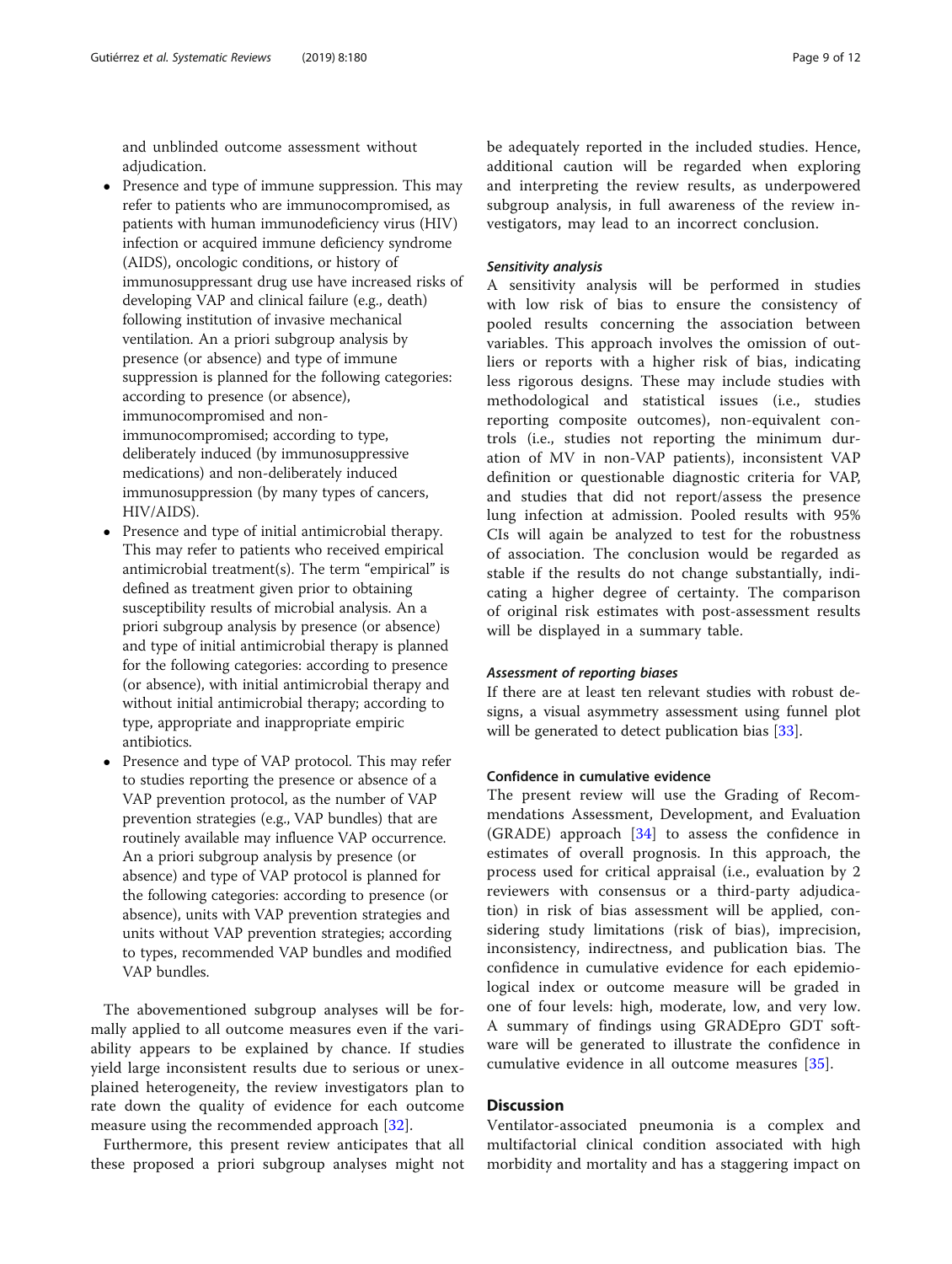<span id="page-9-0"></span>healthcare costs. This premise is largely recognized in the international body of literature [[36\]](#page-10-0) with little disagreement [\[37](#page-11-0), [38](#page-11-0)]. However, the clinical epidemiology and outcomes of VAP in broad subgroups of critically ill adult populations have not been clearly defined and much remains to be understood. To date, a large number of primary studies have been identified; thus far, none are conclusive. The present study is the first review and meta-analysis that aims to investigate the clinical epidemiology of VAP, including the overall prognosis of and risk factors for morbidity and mortality outcomes associated with this condition in greater detail.

The relevance of this present review highlights the urgent need to identify medium- and high-risk critically ill patients targeting important risk factors for modification and stratified management. The review results may be used as a springboard for tool development (i.e., VAP risk index) and clinical protocol design, which raises a number of critical issues for research, policy, and clinical practice considerations. Moreover, the review results are critical to shed light on other potential predictors of VAP morbidity and mortality outcomes, warranting further investigation.

This present review, of course, has inherent strengths and limitations. Strengths include an exhaustive search of evidence, published or unpublished, without date and language restrictions in five major scientific databases and other sources; a comprehensive risk analysis plan with a justified number of a priori subgroup analyses (including a priori hypotheses with a pre-specified direction); and the utilization of the GRADE approach to rate the quality of evidence. Limitations relate to the anticipated variability in critically ill populations, diagnostic methods used, and study designs reported from included studies; paucity of data regarding the clinical epidemiology and outcomes of VAP in some countries; and the lack of subgroup and adjusted analyses of prognostic factors within-study comparisons, as no individual patient data will be obtained.

With this initiative effort to provide a substantial link for the successful implementation of the VAP prevention practices in critical care settings, the key players such as healthcare practitioners, researchers, policymakers, and hospital administrators are hoped to make productive use of the review results, which is soon to be disseminated following this protocol.

# Additional files

[Additional file 1:](https://doi.org/10.1186/s13643-019-1080-y) Preferred Reporting Items for Systematic review and Meta-Analysis for Protocols (PRISMA-P) 2015 guidelines. (DOCX 44 kb) [Additional file 2:](https://doi.org/10.1186/s13643-019-1080-y) Supplementary tables. (DOCX 132 kb)

[Additional file 3:](https://doi.org/10.1186/s13643-019-1080-y) Flow diagrams. (DOCX 402 kb) [Additional file 4:](https://doi.org/10.1186/s13643-019-1080-y) Data forms. (DOCX 161 kb)

#### Abbreviations

CENTRAL: The Cochrane Central Register of Controlled Trials; CI: Confidence interval; CINAHL: Cumulative Index to Nursing and Allied Health Literature; CPIS: Clinical pulmonary infection score; EMBASE: Excerpta Medica dataBASE; ETT: Endotracheal tube; GRADE: Grading of Recommendations Assessment, Development, and Evaluation; ICU: Intensive care unit; IV: Inverse variance; LOS: Length of stay; MH: Mantel-Haenszel; MV: Mechanical ventilation; NLM: National Library of Medicine; OR: Odds ratio; PI: Principal investigator; PICO: Patients, interventions, comparators, outcomes; PRISMA-P: Preferred Reporting Items for Systematic review and Meta-Analysis Protocols; PROSPERO: International Prospective Register of Systematic Reviews; QUIPS: Quality In Prognosis Studies; RA: Research assistant; RCT: Randomized controlled trials; RevMan: Review Manager; VAE: Ventilator-associated event; VAP: Ventilator-associated pneumonia

#### Acknowledgements

This review protocol is part of JMG's PhD (Nursing) dissertation requirement at School of Advanced Studies, Saint Louis University, Philippines. The principal investigator is grateful for the individual contributions and/or support provided by the following persons during the development of the review protocol: Dr. Godfrey G. Mendoza, Dr. Norenia T. Dao-ayen, Dr. Elisa C. Ferrer, Dr. Shirley Landingin, Ms. Jennifer Mariano-Raquiza, Dr. Jestoni D. Maniago, and Mr. Jhordin James C. Montegrico. In addition, the review authors would like to acknowledge Dr. Elizabeth H. Bautista for coordinating the review protocol with the members of the SLU-VAP Review Team. The review authors are grateful to the Sigma Foundation for Nursing for providing funding to support this work. The search efforts on this paper are also supported by resources and facilities at Shaqra University, Saudi Arabia and Saint Louis University, Philippines.

#### Authors' contributions

JMG, as a PhD candidate, conceptualized and designed the review; wrote the initial and final draft of the review protocol, including the development of the review eligibility criteria, search strategy, methods of data extraction and management, and planned data analyses; and applied for funding. AB serves as the PhD adviser. MGL, MC, JRL, and JAS serve as the members of the SLU-VAP Review Committee. AB and MGL provided expert methodological and statistical advice. AB, MGL, MC, JRL, and JAD provided critical revisions for important intellectual content during protocol development. JMG is responsible for performing the electronic search and identifying relevant citations, screening search results against eligibility criteria, and extracting data for the review, data analyses, and interpretations. AD, EPJ, RE, RAF, JA, and AS serve as research assistants for the review. AD, EPJ, RE, RAF, JA, and AS are responsible for validating the results of the study selection process and data extraction procedures, including the entered data for meta-analysis. MH, AJG, and RS serve as external reviewers for the review. JMG, MH, AJG, and RS are responsible for performing the risk of bias (quality) and GRADE methodological assessments. AB is responsible for adjudicating all disagreements. JMG and AB provided supervision and coordination. All authors reviewed the manuscript, provided feedback, agreed to be responsible for all aspects of the work, and approved the final version of the review protocol.

#### Funding

JMG is supported by a research grant from the Sigma Foundation for Nursing, Indianapolis, USA. The funder had no role in developing the protocol.

#### Availability of data and materials Not applicable.

#### Ethics approval and consent to participate

The present study protocol was reviewed by the Saint Louis University Research Ethics Committee (Protocol No. SLU-REC 2018-004). Ethical approval and informed consent, however, were not required.

#### Consent for publication

Not applicable.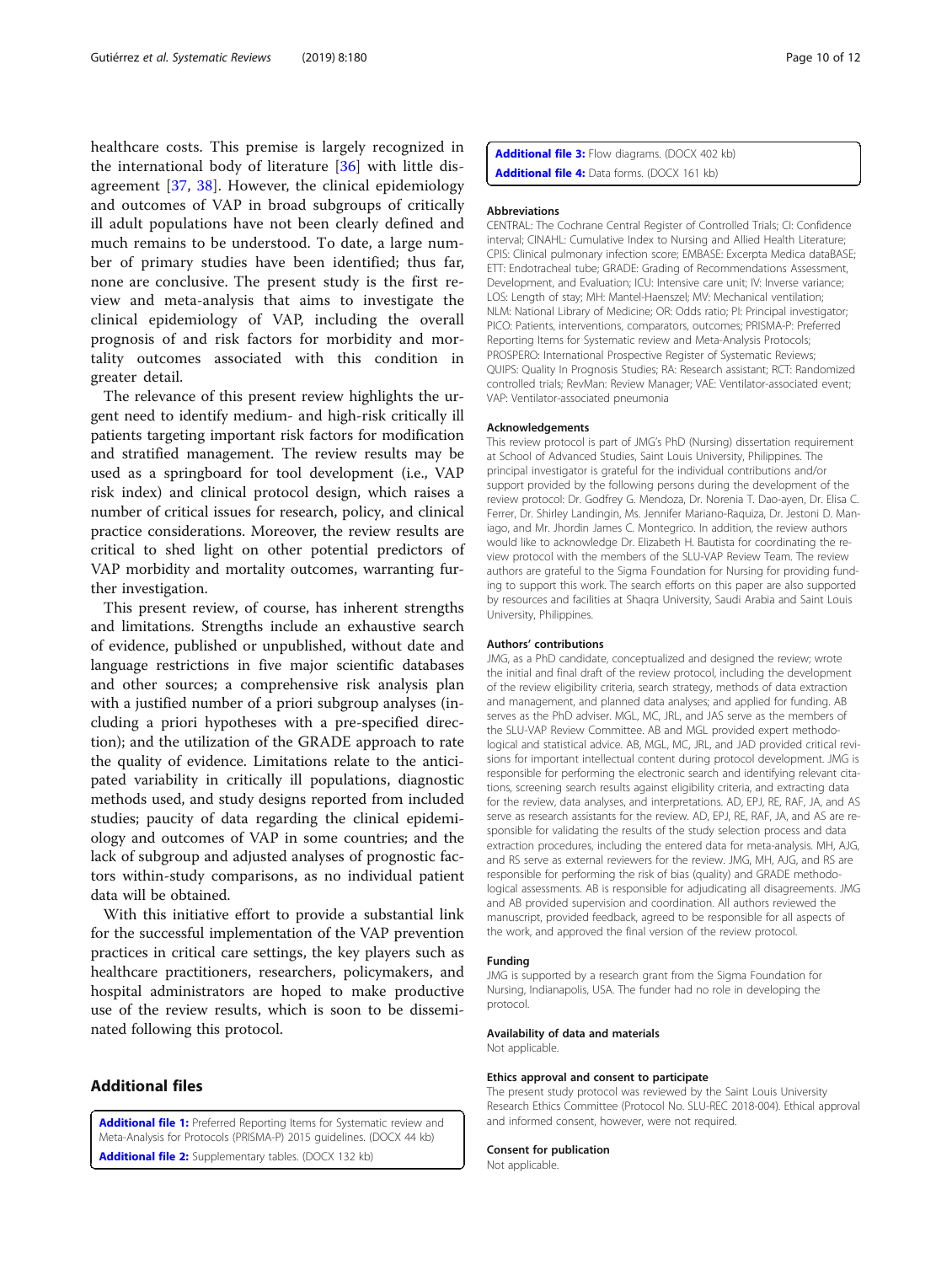#### <span id="page-10-0"></span>Competing interests

Potential competing interest may exist in this review because the principal investigator (JMG) has published a research article that matches the study inclusion criteria. To address this concern, two other reviewers (MH & AJG) will independently screen the article against the pre-defined eligibility criteria. If the published article is deemed eligible for review, a similar process will be carried out in risk of bias (quality) assessment, data extraction, and GRADE evidence appraisal in case the published article will be included. The other authors declare that they have no competing interests.

#### Author details

<sup>1</sup>School of Advanced Studies, Saint Louis University, Baguio, Philippines. <sup>2</sup>Department of Nursing, College of Applied Medical Sciences, Shaqra University, Shaqra, Saudi Arabia. <sup>3</sup>Division of Epidemiology, Department of Clinical Laboratory Science, College of Applied Medical Sciences, Shaqra University, Shaqra, Saudi Arabia. <sup>4</sup>Zone 3, Philippine Nurses Association, Quezon City and Marikina City, Philippines. <sup>5</sup>University of the Philippines Open University, Los Baños, Philippines. <sup>6</sup>Department of Nursing, West Liberty University, West Liberty, USA. <sup>7</sup>Institute of Community Health and Allied Medical Sciences, Don Mariano Marcos Memorial State University, Agoo, Philippines. <sup>8</sup>School of Nursing, Massey University, Palmerston North, New Zealand. <sup>9</sup>Clinical Research Support Office, Children's Hospital Los Angeles, Los Angeles, USA. <sup>10</sup>Delos Santos Medical Center, Quezon City, Philippines. <sup>11</sup>School of Nursing, Saint Louis University, Baguio, Philippines.<br><sup>12</sup>Baylor Scott & White Health, Dallas, USA. <sup>13</sup>Graduate School of Nursing and Allied Medical Sciences, Holy Angel University, Angeles, Philippines. <sup>14</sup>School of Medicine, Saint Louis University, Baguio, Philippines.

#### Received: 23 November 2018 Accepted: 25 June 2019 Published online: 20 July 2019

#### References

- 1. Divatia JV, Bhowmick K. Complications of endotracheal intubation and other airway management procedures. Indian J Anaesth. 2005;49:308–18.
- 2. Mutlu GM, Factor P. Complications of mechanical ventilation. Respir Care Clin N Am. 2000;6:213–52.
- 3. Dosemeci L, Yilmaz M, Celikbilek G, Yagmur R, Ramazanoglu A. The complications associated with mechanical ventilation. Crit Care. 2003; 7(Suppl 2):72.
- 4. Rubano JA, Paccione MF, Rutigliano DN, et al. Outcomes following prolonged mechanical ventilation: analysis of a countywide trauma registry. J Trauma Acute Care Surg. 2015;78:289–94.
- Richards MJ, Edwards JR, Culver DH, Gaynes RP. Nosocomial infections in medical intensive care units in the United States. National Nosocomial Infections Surveillance System. Crit Care Med. 1999;27:887–92.
- Tablan OC, Anderson LJ, Besser R, Bridges C, Hajjeh R, CDC; Healthcare Infection Control Practices Advisory Committee. Guidelines for preventing health-care--associated pneumonia, 2003: recommendations of CDC and the Healthcare Infection Control Practices Advisory Committee. MMWR Recomm Rep. 2004;53:1–36.
- Smyth ET, McIlvenny G, Enstone JE, et al. Four country healthcare associated infection prevalence survey 2006: overview of the results. J Hosp Infect. 2008;69:230–48.
- 8. Humphreys H, Newcombe RG, Enstone J, et al. Four country healthcareassociated infection prevalence survey: pneumonia and lower respiratory tract infections. J Hosp Infect. 2010;74:266–70.
- 9. American Thoracic Society, Infectious Diseases Society of America. Guidelines for the management of adults with hospital acquired, ventilatorassociated, and healthcare-associated pneumonia. Am J Respir Crit Care Med. 2005;171:388–416.
- 10. Coppadoro A, Bittner E, Berra L. Novel preventive strategies for ventilatorassociated pneumonia. Crit Care. 2012;16:210.
- 11. Nseir S, Ader F, Lubret R, Marquette CH. Pathophysiology of airway colonization in critically ill COPD patient. Curr Drug Targets. 2011;12: 514–20.
- 12. Chastre J, Fagon JY. Ventilator-associated pneumonia. Am J Respir Crit Care Med. 2002;165:867–903.
- 13. Bonten MJ, Kollef MH, Hall JB. Risk factors for ventilator-associated pneumonia: from epidemiology to patient management. Clin Infect Dis. 2004;38:1141–9.
- 14. Arabi Y, Al-Shirawi N, Memish Z, Anzueto A. Ventilator-associated pneumonia in adults in developing countries: a systematic review. Int J Infect Dis. 2008;12:505–12.
- 15. Tan B, Zhang F, Zhang X, et al. Risk factors for ventilator-associated pneumonia in the neonatal intensive care unit: a meta-analysis of observational studies. Eur J Pediatr. 2014;173:427–34.
- 16. Liu B, Li SQ, Zhang SM, et al. Risk factors of ventilator-associated pneumonia in pediatric intensive care unit: a systematic review and meta-analysis. J Thorac Dis. 2013;5:525–31.
- 17. Fitch ZW, Whitman GJ. Incidence, risk, and prevention of ventilatorassociated pneumonia in adult cardiac surgical patients: a systematic review. J Card Surg. 2014;29:196–203.
- 18. He S, Chen B, Li W, et al. Ventilator-associated pneumonia after cardiac surgery: a meta-analysis and systematic review. J Thorac Cardiovasc Surg. 2014;148:3148–55.
- 19. Siempos II, Athanassa Z, Falagas ME. Frequency and predictors of ventilator-associated pneumonia recurrence: a meta-analysis. Shock. 2008;30:487–95.
- 20. Moola S, Munn Z, Sears K, et al. Conducting systematic reviews of association (etiology): the Joanna Briggs Institute's approach. Int J Evid Based Healthc. 2015;13:163–9.
- 21. Moher D, Liberati A, Tetzlaff J, et al. Preferred reporting items for systematic reviews and meta-analyses: the PRISMA statement. PLoS Med. 2009;6: e1000097.
- 22. Shamseer L, Moher D, Clarke M, et al. Preferred reporting items for systematic review and meta-analysis protocols (PRISMA-P) 2015: elaboration and explanation. BMJ. 2015;350:g7647.
- 23. World Bank. World development indicators 2011. World Development Indicators, Washington, DC. 2011. [http://documents.worldbank.org/curated/](http://documents.worldbank.org/curated/en/245401468331253857/World-development-indicators-2011) [en/245401468331253857/World-development-indicators-2011.](http://documents.worldbank.org/curated/en/245401468331253857/World-development-indicators-2011) Accessed 28 May 2017.
- 24. Wunderink R. Clinical criteria in the diagnosis of ventilator-associated pneumonia. Chest. 2000;117(4):191S–4S.
- 25. Magill SS, Klompas M, Balk R, et al. Developing a new, national approach to surveillance for ventilator-associated events: executive summary. Infect Control Hosp Epidemiol. 2013;34(12):1239–43.
- 26. Hayden JA, van der Windt DA, Cartwright JL, Côté P, Bombardier C. Assessing bias in studies of prognostic factors. Ann Intern Med. 2013;158(4): 280–6.
- 27. Heyland DK, Cook DJ, Griffith L, Keenan SP, Brun-Buisson C. The attributable morbidity and mortality of ventilator-associated pneumonia in the critically ill patient. The Canadian Critical Trials Group. Am J Respir Crit Care Med. 1999;159:1249–56.
- 28. Landis JR, Koch GG. The measurement of observer agreement for categorical data. Biometrics. 1977;33(1):159–74.
- 29. Krueger WA, Lenhart FP, Neeser G, et al. Influence of combined intravenous and topical antibiotic prophylaxis on the incidence of infections, organ dysfunctions, and mortality in critically ill surgical patients: a prospective, stratified, randomized, double-blind, placebo-controlled clinical trial. Am J Respir Crit Care Med. 2002;166:1029–37.
- 30. Nguile-Makao M, Zahar JR, Français, et al. Attributable mortality of ventilator-associated pneumonia: respective impact of main characteristics at ICU admission and VAP onset using conditional logistic regression and multi-state models. Intensive Care Med. 2010;36: 781–9.
- 31. United Nations Conference on Trade and Development. Development status groups and composition. 2018. [https://unctadstat.unctad.org/en/](https://unctadstat.unctad.org/en/Classifications/DimCountries_DevelopmentStatus_Hierarchy.pdf) [Classifications/DimCountries\\_DevelopmentStatus\\_Hierarchy.pdf](https://unctadstat.unctad.org/en/Classifications/DimCountries_DevelopmentStatus_Hierarchy.pdf). Accessed 18 Feb 2019.
- 32. Guyatt G, Oxman A, Kunz R, et al. GRADE guidelines: 7. Rating the quality of evidence—inconsistency. J Clin Epidemiol. 2011;64:1294–302.
- 33. Egger M, Smith GD, Phillips AN. Meta-analysis: principles and procedures. BMJ. 1997;315:1533–7.
- 34. Balshem H, Helfand M, Schünemann HJ, et al. GRADE guidelines: 3. Rating the quality of evidence. J Clin Epidemiol. 2011;64:401–6.
- 35. GARDEpro GDT. GRADEpro Guideline Development Tool [Software]. McMaster University, Hamilton (developed by Evidence Prime, Inc.). 2015. <https://gradepro.org/cite/>. Accessed 18 Oct 2018.
- 36. Safdar N, Dezfulian C, Collard HR, Saint S. Clinical and economic consequences of ventilator-associated pneumonia: a systematic review. Crit Care Med. 2005;33:2184–93.